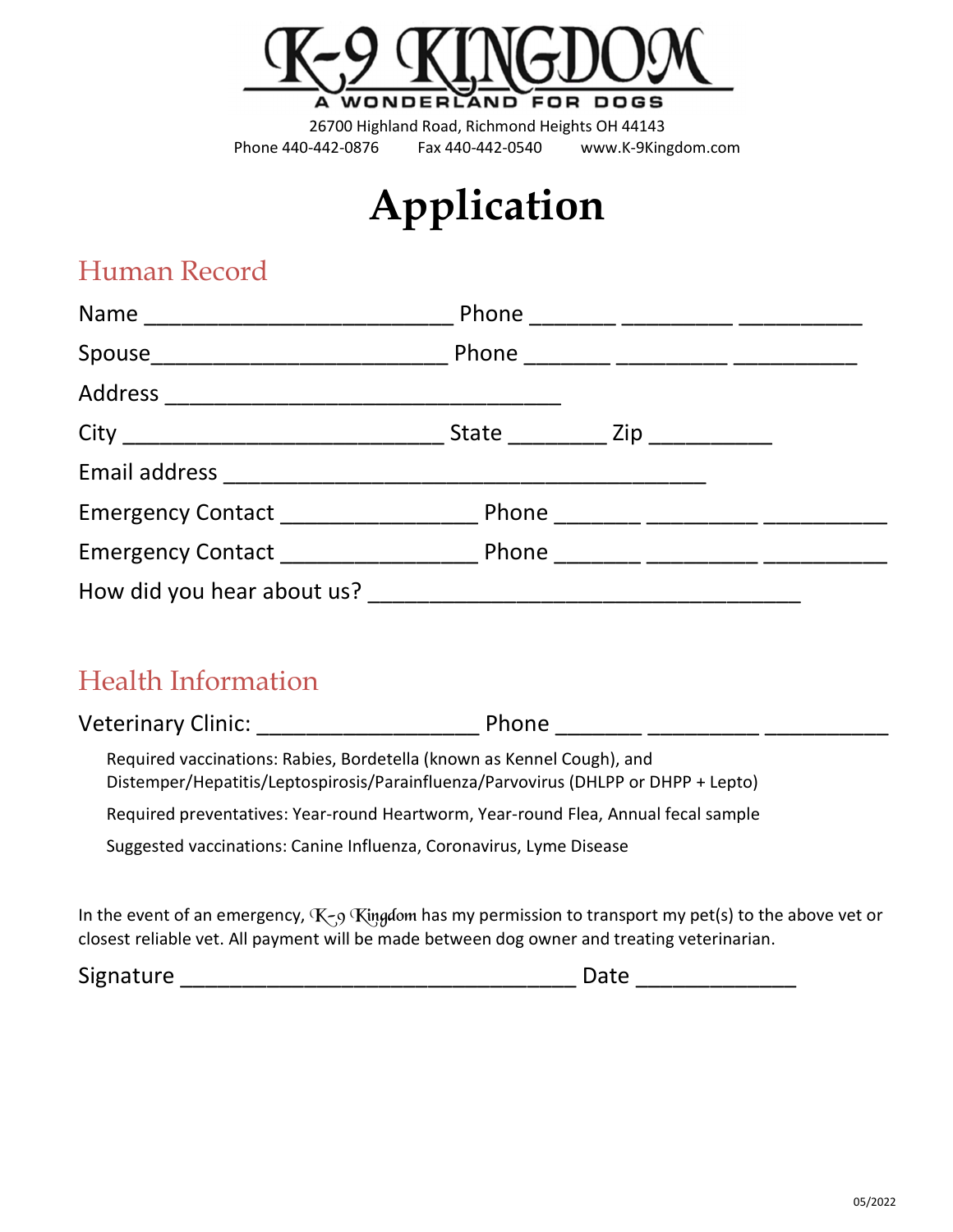

# Dog Record #1

| Birth date _____________________ How long have you had this dog? _______________ |  |                                                                                  |                                                                                                                       |  |  |
|----------------------------------------------------------------------------------|--|----------------------------------------------------------------------------------|-----------------------------------------------------------------------------------------------------------------------|--|--|
| Is your dog spayed or neutered? Please circle: Yes Not Yet                       |  |                                                                                  |                                                                                                                       |  |  |
|                                                                                  |  |                                                                                  | Sex? Please circle: Male Female Date of surgery ________________________________                                      |  |  |
|                                                                                  |  | Registered County _____________________ Dog license #: _________________________ |                                                                                                                       |  |  |
| Has your Dog ever bitten another dog or human? Please circle: Yes No             |  |                                                                                  |                                                                                                                       |  |  |
|                                                                                  |  |                                                                                  |                                                                                                                       |  |  |
|                                                                                  |  |                                                                                  | Any old injuries that might need special attention: ____________________________                                      |  |  |
|                                                                                  |  |                                                                                  |                                                                                                                       |  |  |
| Is your dog taking any medications? (please list name of meds & reason)          |  |                                                                                  |                                                                                                                       |  |  |
|                                                                                  |  |                                                                                  | <u> 1989 - Johann Stoff, deutscher Stoff, der Stoff, der Stoff, der Stoff, der Stoff, der Stoff, der Stoff, der S</u> |  |  |
| Dog Record #2                                                                    |  |                                                                                  |                                                                                                                       |  |  |
|                                                                                  |  |                                                                                  |                                                                                                                       |  |  |
|                                                                                  |  |                                                                                  | Birth date _____________________ How long have you had this dog? _______________                                      |  |  |
| Is your dog spayed or neutered? Please circle: Yes Not Yet                       |  |                                                                                  |                                                                                                                       |  |  |
|                                                                                  |  |                                                                                  | Sex? Please circle: Male Female Date of surgery ________________________________                                      |  |  |
|                                                                                  |  |                                                                                  | Registered County ______________________ Dog license #: ________________________                                      |  |  |
|                                                                                  |  |                                                                                  | Has your Dog ever bitten another dog or human? Please circle: Yes No                                                  |  |  |
|                                                                                  |  |                                                                                  |                                                                                                                       |  |  |
|                                                                                  |  |                                                                                  | Any old injuries that might need special attention: ____________________________                                      |  |  |
|                                                                                  |  |                                                                                  |                                                                                                                       |  |  |
| Is your dog taking any medications? (please list name of meds & reason)          |  |                                                                                  |                                                                                                                       |  |  |

\_\_\_\_\_\_\_\_\_\_\_\_\_\_\_\_\_\_\_\_\_\_\_\_\_\_\_\_\_\_\_\_\_\_\_\_\_\_\_\_\_\_\_\_\_\_\_\_\_\_\_\_\_\_\_\_\_\_\_\_\_\_\_\_\_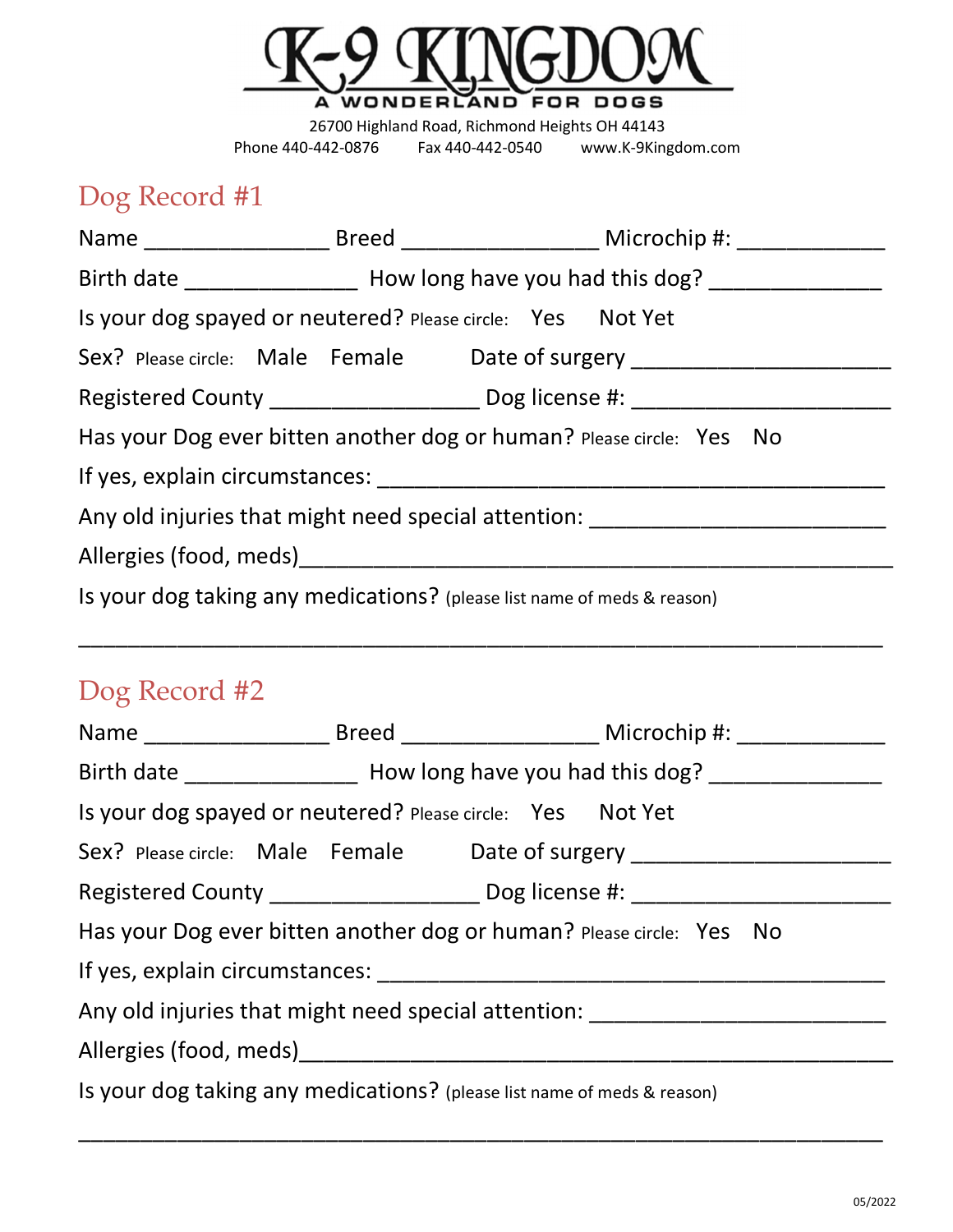

# Policy Agreement and Waiver

1. I understand and agree that in admitting my dog(s),  $K_{2}$  Kingdom has relied on my representation that my dog(s) have not harmed, shown aggression or displayed threatening behavior towards any person or other dog, and are in good health, with no communicable diseases.

2. I certify that my dog is not a "dangerous dog" or "vicious animal" as defined by Section 955.11 of the Ohio Revised Code or any applicable local code or ordinance.  $K_{-9}$  Kingdom reserves the right to deny and/or refuse re-admittance to any dog that does not meet our health or behavioral requirements. 3. I understand that I am solely responsible for any harm or damage that may occur caused by my dog(s) including, but not limited to, harm or damage caused to other dogs at  $K_{-9}$  Kingdom and will take full financial responsibility while she/he is in attendance at  $K-9$  Kingdom. I also understand and agree that  $K-$ 9 Kingdom and its employees and agents are not liable for any problems or illnesses that develop arising from my dog(s)' attendance at  $K-9$  Kingdom.

4. I expressly waive and relinquish any and all claims against  $K_{-9}$  Kingdom, its employees, agents and/or associates, except those proven to be arising from gross negligence, recklessness or intentional acts. 5. I understand that problems that may occur with my dog(s) will be dealt with in the best possible way at the discretion of the staff of  $K_{\zeta}$  Kingdom. Your dog will be crated if necessary.

6. I agree to reimburse  $K-9$  Kingdom for any additional fees or expenses incurred for emergency veterinary care provided to my dog(s). The necessity for emergency veterinary care is at the discretion of  $K_{-9}$ Kingdom and I waive any right to dispute the necessity of such care.

7. I understand that a copy of my dog(s) medical and health records will be kept on file and such records must have veterinarian certification prior to admittance to  $K_{\text{c}}$  Kingdom. Copies of medical and health records must be updated within 30 days of dog(s)' veterinarian visit.  $K_{-9}$  Kingdom staff have permission to contact my dog(s)' veterinarian to verify information and obtain updated records. I attest that all licenses and vaccinations required by State and local law are current for my dog(s).

8. I understand that my dog's behavior and that of other dogs present at  $K-9$  Kingdom may be unpredictable. I hereby assume any and all risks involved in my and my dog(s)' presence at  $K-9$  Kingdom. I further release and agree to defend, indemnify and otherwise hold harmless  $K_{-9}$  Kingdom and any employee, agent, subsidiary, parent, trade name or affiliated company, directors, officers, employees, and their agents, servants, successors, heirs, executors, administrators and all other persons, corporations, firms, associations or partnerships from any and all claims arising out of my dog(s)' conduct or any damages or injuries caused or sustained by my dog or me.

9. This Policy Agreement and Waiver shall apply indefinitely and during the course of each and every visit I and/or my dog(s) make to  $K-9$  Kingdom.

10. I understand that  $K_{29}$  Kingdom may make modifications to this Policy Agreement and Waiver and that I may be asked to sign a revised Policy Agreement and Waiver. I understand that, while I am under no obligation to do so, my refusal to sign a revised Policy Agreement and Waiver will result in refusal to accept my dog in the future.

11. I understand that my dog may not be accustomed to this amount of activity, so there are a few things to watch for when they come home. Sore pads and muscles from running and playing, very tired and thirsty, lacerations on paw pads and toes from excessive play. These are normal for a very active dog and any open wound should be immediately treated to prevent infections.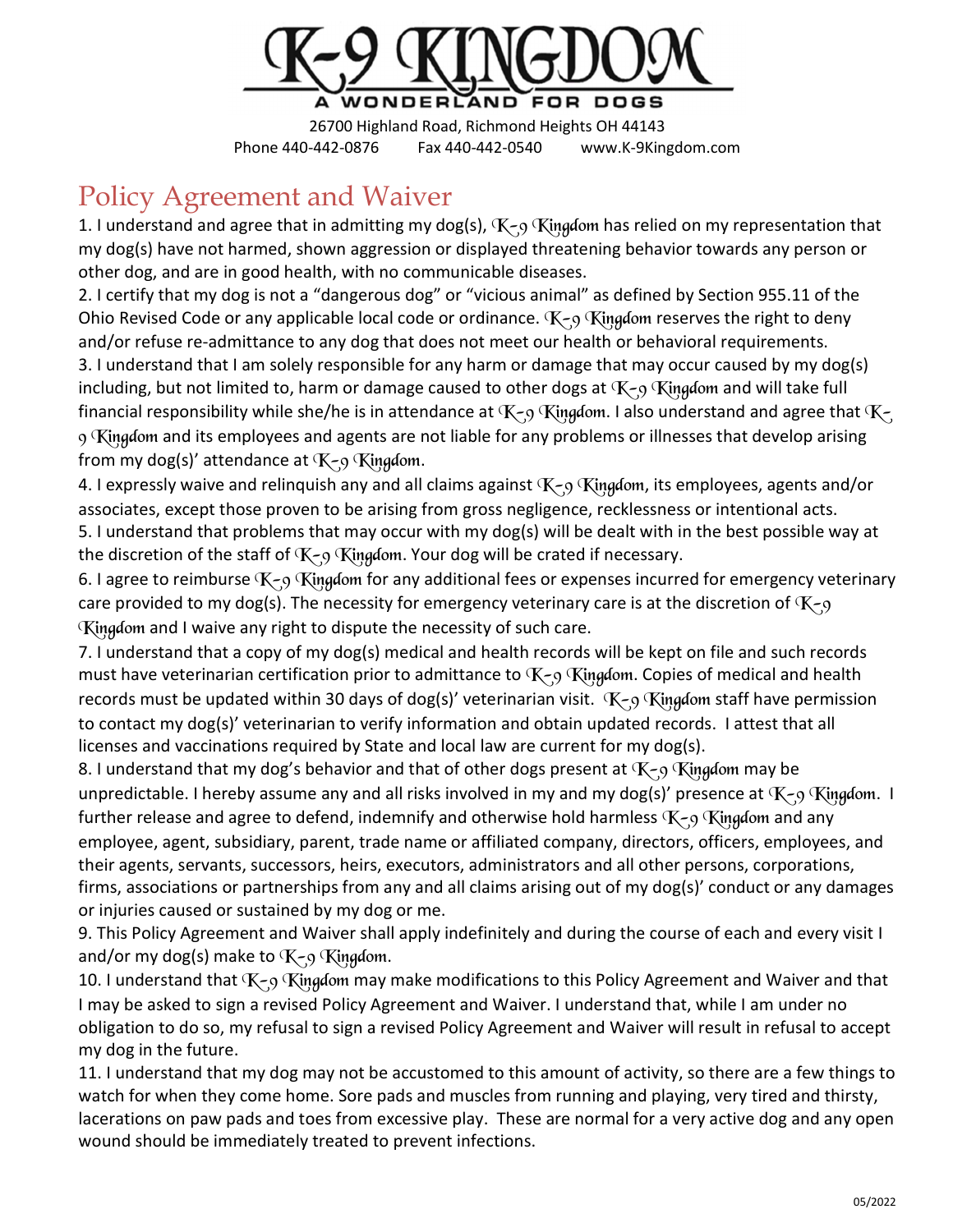

12. I understand and agree, if there are only a few dogs boarding at  $K_{-9}$  Kingdom that an employee will take my dog home with them for the night. We do not leave unattended dogs in the building alone. This Policy Agreement and Waiver also applies regardless of whether your dog(s) are on or off  $K_{79}$  Kingdom's premises. Please advise if you would like a phone call if your pet is leaving the premises.

13. I agree that my email may be used to deliver electronic content from  $K-9$  Kingdom. I may opt out of any mailing list by removing myself from the distribution list electronically. My email address will not be sold or shared with other companies.

14. I agree that pictures of my dog may be used on social media sites, websites, or electronic and paper advertisements for  $K_{-9}$  Kingdom. Examples include, but are not limited to, Facebook, Instagram, Twitter, Yelp, Google, local magazines, etc. If I'd like to opt out of using my dog in photos, I may provide a written notice to  $K_{\zeta}$ 9 Kingdom's owner so my dog is excluded from posted pictures.

15. A refund on daycare packages will only be issued if you move out of the area or for the loss of your beloved dog.

I have read and understand all rules and regulations stated in this agreement and agree to abide by all rules, regulations, conditions, and statements of this agreement.

\_\_\_\_\_\_\_\_\_\_\_\_\_\_\_\_\_\_\_\_\_\_\_\_\_\_\_\_\_\_\_\_\_\_\_\_\_\_ \_\_\_\_\_\_\_\_\_\_\_\_\_\_\_\_\_

Signature of Dog(s) Owner Date